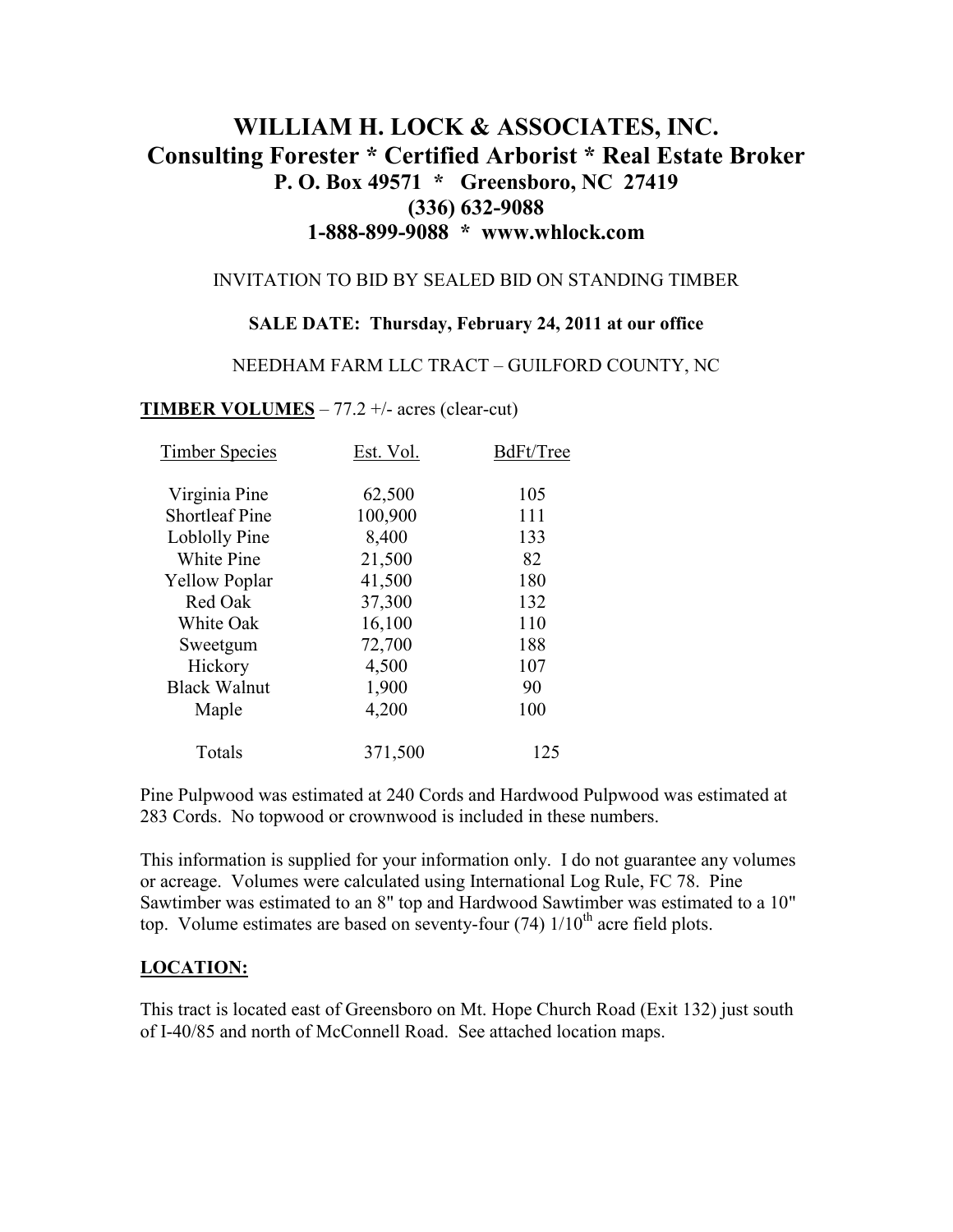Page Two Needham Farm LLC - Timber Sale Sale Date: Thursday – February 24, 2011

### **BIDS:**

The Needham Farm LLC Tract is being sold on a lump sum sealed bid basis. Bids will be accepted by **regular mail** if received by 5:00 pm on Wednesday, February 23, 2011 **OR** bids will be accepted by **email** (whlock@whlock.com), telephone (336-632-9088), **fax (336-632-9088), or in-person** at my office until 11:00 am on Thursday, February 24, 2011. At 11:00 am on Thursday, February 24, 2011 all bids received will be recorded. The successful bidder will be notified within 24 hours of the bid openings. A 10% deposit may be requested to be delivered to William H. Lock & Associates, Inc. within 72 hours of the bid opening. The balance of the sales price is to be delivered at the sale closing which should occur on or before March 24, 2011. The seller reserves the right to refuse or accept any and all bids. Seller will consider all bids. The seller will be responsible for the timber deed preparation and forestry consultant fees. The buyer will be responsible for all other closing costs. A \$1,000 performance deposit will be payable at closing and held in a non-interest bearing trust account until satisfactory completion of logging. The performance deposit does not limit the buyer's liability.

### **PLACE OF SALE:**

The timber sale will be held at the office of William H. Lock & Associates, Inc. in Greensboro, NC. The office address is 375 S. Swing Road, Greensboro, NC 27409. Telephone and Fax: 336-632-9088; Email-whlock@whlock.com

## **CONDITIONS OF SALE**:

1. The Buyer shall have 24 months from the date of the timber deed to cut and remove all merchantable timber within the "Sale Areas". "Creek Buffers" have been marked with Blue Paint. No blue painted trees marking the buffer boundaries may be cut. Only Pine > 14" Diameter Breast Height and Hardwoods > 18" Diameter Breast Height may be harvested within the buffers since the tract is within the Jordan Lake Watershed. The buyer agrees to abide by all necessary regulations pertaining to this particular watershed and all other applicable rules and regulations pertaining to timber harvesting.

2. The Buyer shall access the tract from Mt. Hope Church Road along the existing drive. Due to the angle of the driveway entrance, a new temporary access may need to be installed by the Buyer. All access routes will need to be installed and/or maintained according to all North Carolina Best Management Practices, Forest Practice Guidelines, and any applicable river basin rules. All roadways must remain open and passable by ordinary automobile and farm traffic at all times. The roadways must be left in similar condition at the completion of the harvesting operation as they were at the beginning of the harvesting operation. Call W.H. Lock if questions concerning access routes.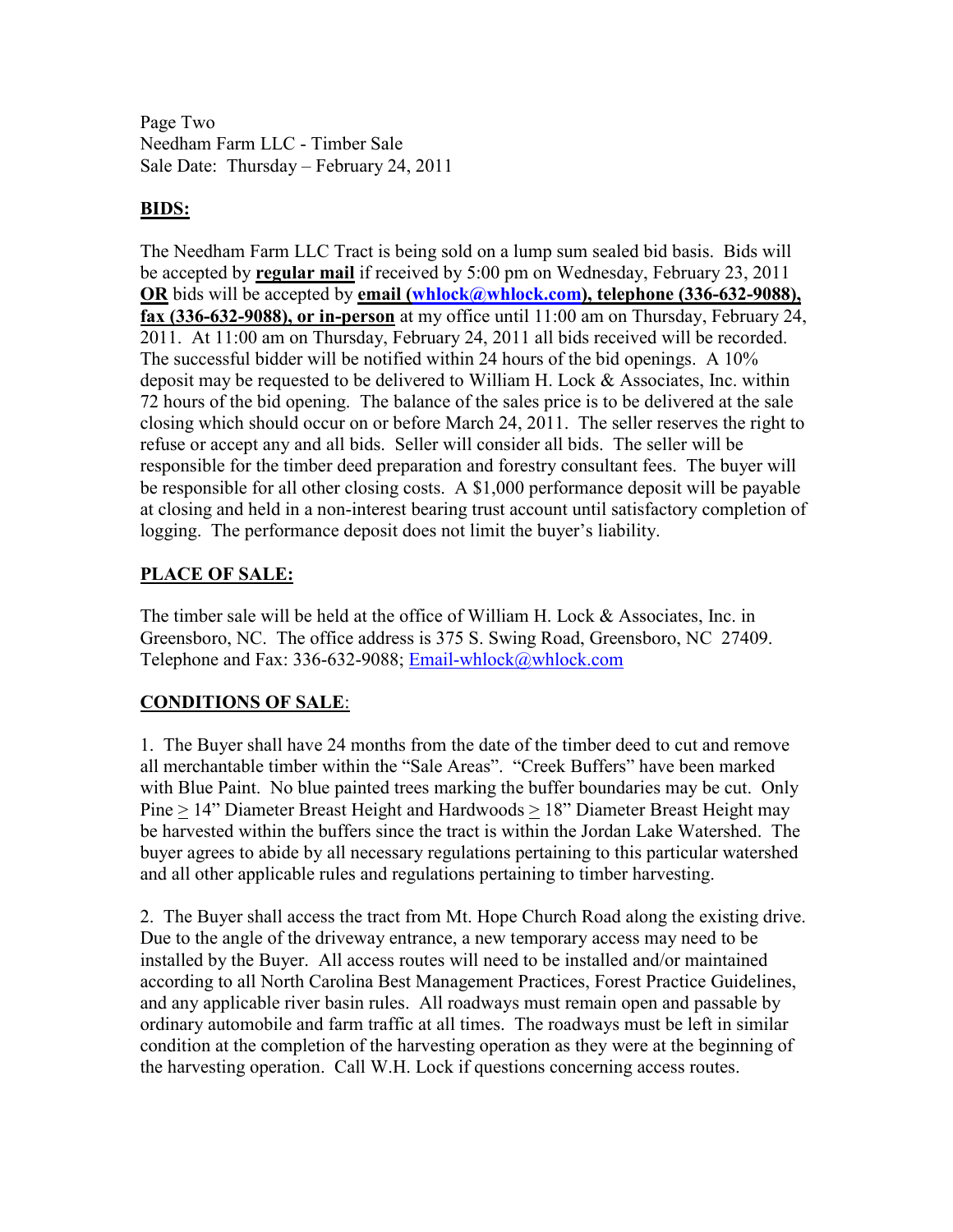Page Three Needham Farm LLC - Timber Sale Sale Date: Thursday – February 24, 2011

3. The Buyer is responsible for maintaining a clean site. No equipment parts, trash, tires or other debris shall be left on the property. It shall be the Buyer's responsibility to clean up any hazardous material or chemical waste spills including but not limited to Diesel Fuel, Hydraulic Fluid, Machine Oil, and/or Gasoline upon the subject property. Responsibility will include any required remediation including but not limited to the removal of contaminated soils.

4. Harvesting operations must not interfere with any farming operations and farming operations must not interfere with any harvesting operations. Decking, loading or hauling will not be permitted in any existing open fields or pastures immediately adjacent to the timber unless approved by William H. Lock & Associates, Inc. If approved, open areas must be free of logging debris, smoothed when completed, and re-seeded if necessary.

5. The Buyer is responsible for following all Federal, State, and local regulations regarding timber harvesting activities. If required, Buyer is responsible for obtaining any necessary permits or licenses required for timber harvesting. All logging operations must conform to Jordan Lake Watershed Rules, North Carolina Best Management Practices, Forest Practices Guidelines, and any additional applicable river basin rules. In the event that a non-compliance situation is identified on the tract as a result of the harvesting operation, William H. Lock & Associates, Inc. will have the express right to suspend the harvesting operation until the situation is brought into compliance. No trees or other logging debris shall be left in or across the property boundary, sale cutting lines or access roads.

6. All necessary property lines and corners have been marked with pink flagging. No flagged or painted trees denoting the property and/or sale boundary shall be cut and no trees outside the boundary lines shall be cut. If trees marking the property lines or sale boundary are cut, North Carolina timber trespass laws may apply. No trees shall be cut to fall on a neighboring landowner's property or where potential damage may occur. If existing property corners are damaged or removed as a result of the harvesting operation, Buyer agrees to replace the markers at the correct surveyed location at their own expense.

7. Buyer agrees to notify William H. Lock & Associates, Inc., P. O. Box 49571, Greensboro, NC 27419 at least 3 days in advance of the beginning of the harvesting operation and at least 3 days in advance of the completion of the harvesting operation.